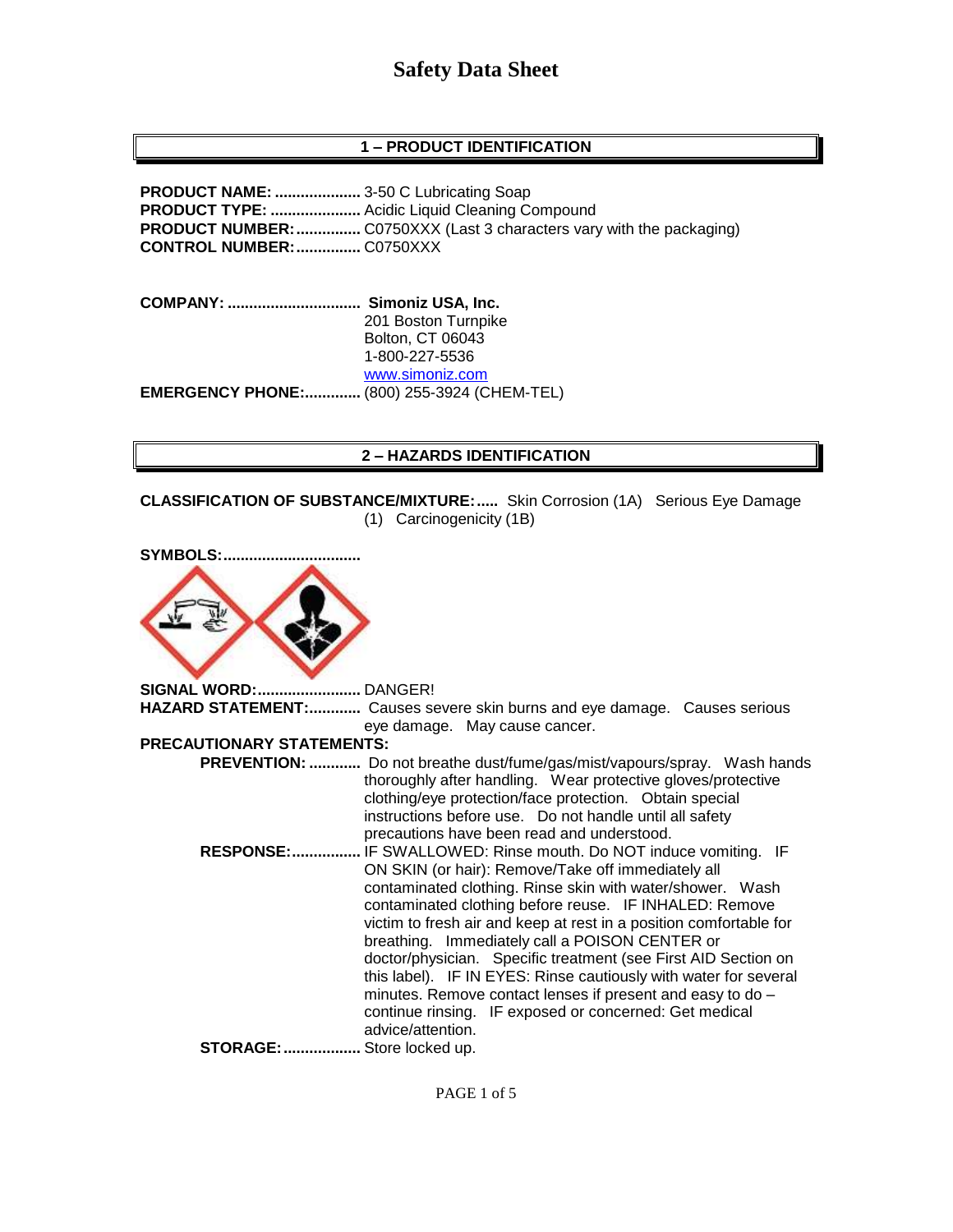**DISPOSAL: .................** Dispose of container and contents in accordance with local regulations.

### **3 – COMPOSITION / INFORMATION ON INGREDIENTS**

**INGREDIENT C.A.S. NUMBER** Water 7732-18-5 Dodecylbenzenesulfonic Acid 27176-87-0 Propylene Glycol 57-55-6 Sulfuric acid 7664-93-9

Percentages of ingredients are being withheld as trade secret information. This information will be disclosed as necessary to authorized individuals.

### **4 – FIRST-AID MEASURES**

|                        | <b>BREATHING (INHALATION):</b> If victim shows signs of discomfort or irritation, remove to fresh<br>air. If symptoms persist, get immediate medical attention.                                                                                                       |
|------------------------|-----------------------------------------------------------------------------------------------------------------------------------------------------------------------------------------------------------------------------------------------------------------------|
|                        | <b>SWALLOWING (INGESTION): .</b> DO NOT INDUCE VOMITING! Drink a large quantity of water,<br>followed by either milk or a minimum of 2 teaspoons of milk of<br>magnesia. Do not attempt to give liquids to an unconscious<br>person. Get immediate medical attention! |
| <b>EYES:</b>           | Flush eyes with a large quantity of fresh water for at least 15<br>minutes. Apply ice compresses and GET IMMEDIATE<br>EMERGENCY MEDICAL ATTENTION by an eye specialist. It<br>may be necessary to take victim to a hospital emergency room.                           |
| <b>SKIN (DERMAL): </b> | Immediately flush from skin and clothing with large amounts of<br>fresh water. Get immediate medical attention. Rewash<br>contaminated clothing before wearing.                                                                                                       |

### **5 – FIRE-FIGHTING MEASURES**

**FLASHPOINT:...........................** This product is non-flammable.

**EXTINGUISHING MEDIA:.........** This product is non-flammable. Use extinguishing media suitable for materials already burning.

**SPECIAL FIRE FIGHTING PROCEDURES: ............**Firefighters working in areas where this product is present should be equipped with an approved, fully enclosed SCBA.

**UNUSUAL FIRE AND EXPLOSION HAZARDS:......**None known.

#### **6 – ACCIDENTAL RELEASE MEASURES**

**SPILL PROCEDURES:.............** Dike to prevent spillage into streams or sewer systems. Consult local, state and federal authorities. **WASTE DISPOSAL: .................** As recommended by local, state and federal authorities.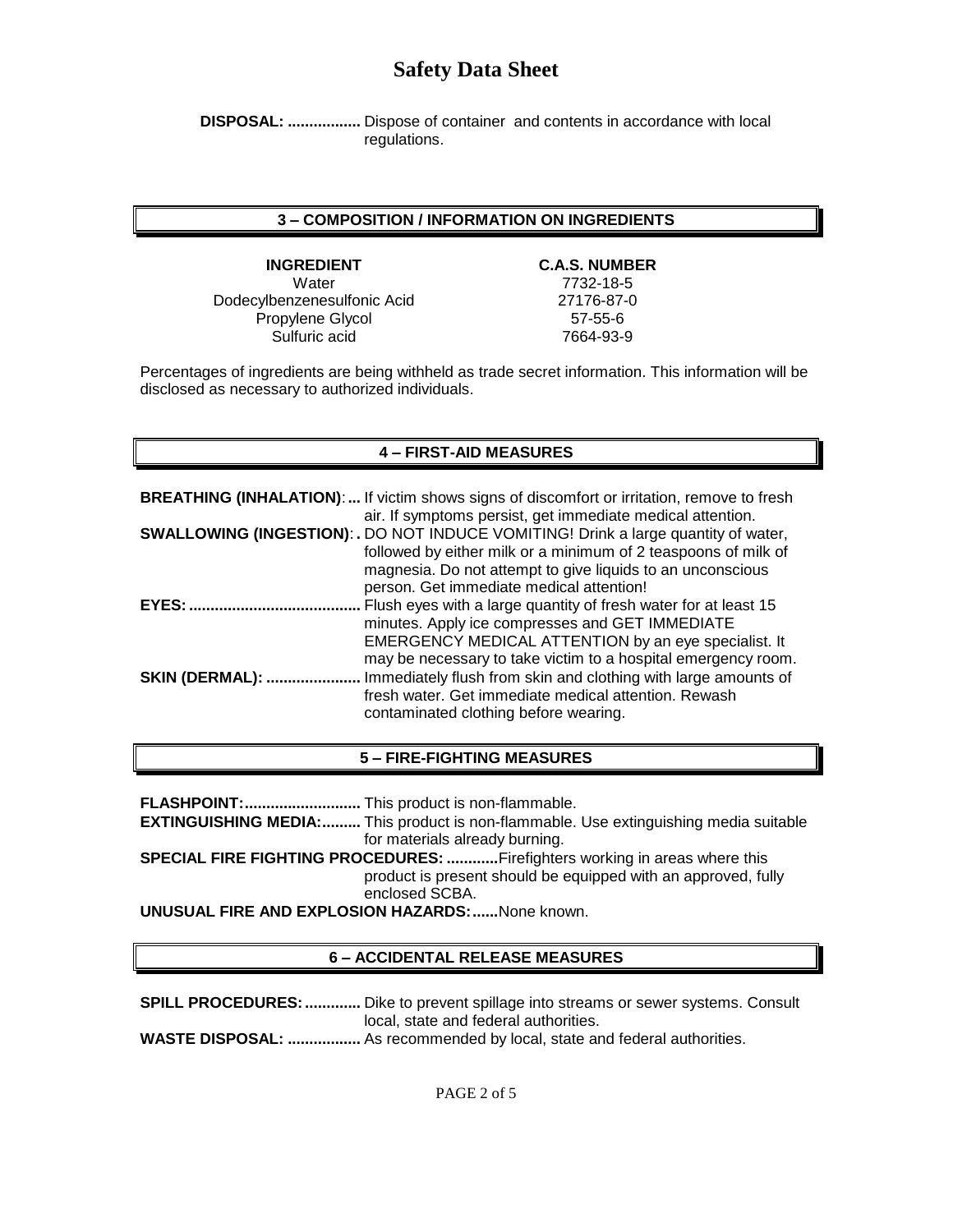### **7 – HANDLING and STORAGE**

| <b>STORAGE:</b>  | Do not store in metal containers. Store at ambient temperatures.                                                                                                                                            |
|------------------|-------------------------------------------------------------------------------------------------------------------------------------------------------------------------------------------------------------|
|                  | Keep from freezing. DO NOT TRANSFER TO UNMARKED<br>CONTAINERS. KEEP AWAY FROM CHILDREN.                                                                                                                     |
| <b>HANDLING:</b> | Under normal use according to label instructions, special                                                                                                                                                   |
|                  | protection should not be necessary. Wear eye protection if<br>product is likely to splash. Do not place this product in an<br>unmarked container! Keep away from children! Spilled material is<br>slippery. |

## **8 – EXPOSURE CONTROLS / PERSONAL PROTECTION**

**RESPIRATORY PROTECTION:**If necessary, use an OSHA approved respirator for acid gases. **PROTECTIVE CLOTHING:.......** Nitrile, vinyl or neoprene gloves. Splash goggles and face shield. Protective outerwear and boots. **ADDITIONAL MEASURES: ......** Under normal use according to label instructions, special protection should not be necessary. Wear eye protection if product is likely to splash.Do not place this product in an unmarked container! Keep away from children! Spilled material is slippery.

| <b>INGREDIENT</b>            | <b>C.A.S. NUMBER</b> | <b>PEL</b>            |
|------------------------------|----------------------|-----------------------|
| Water                        | 7732-18-5            | No limits established |
| Dodecylbenzene Sulfonic Acid | 27176-87-0           | No limits established |
| Propylene Glycol             | $57 - 55 - 6$        | No limits established |
| Sulfuric acid                | 7664-93-9            | 1 mg/m3 PEL           |

### **9 – PHYSICAL / CHEMICAL PROPERITES**

|                                                  | APPEARANCE & ODOR:  Yellow transparent liquid, no significant odor. |
|--------------------------------------------------|---------------------------------------------------------------------|
| <b>ODOR THRESHOLD:  N/A</b>                      |                                                                     |
|                                                  |                                                                     |
|                                                  |                                                                     |
| FREEZING POINT:  N/A                             |                                                                     |
| BOILING POINT: 210 degrees F.                    |                                                                     |
| <b>BOILING POINT RANGE: N/A</b>                  |                                                                     |
| FLASHPOINT: This product is non-flammable.       |                                                                     |
| EVAPORATION RATE:  N/A                           |                                                                     |
| FLAMMABILITY (solid/gas): N/A                    |                                                                     |
| EXPLOSION LIMITS:  N/A                           |                                                                     |
| VAPOR PRESSURE:  N/A                             |                                                                     |
| VAPOR DENSITY (AIR=1): N/A                       |                                                                     |
| SPECIFIC GRAVITY:  Greater than 1.               |                                                                     |
| <b>SOLUBILITY IN WATER:  Completely soluble.</b> |                                                                     |
| <b>PARTITION COEFFICIENT:  N/A</b>               |                                                                     |
|                                                  |                                                                     |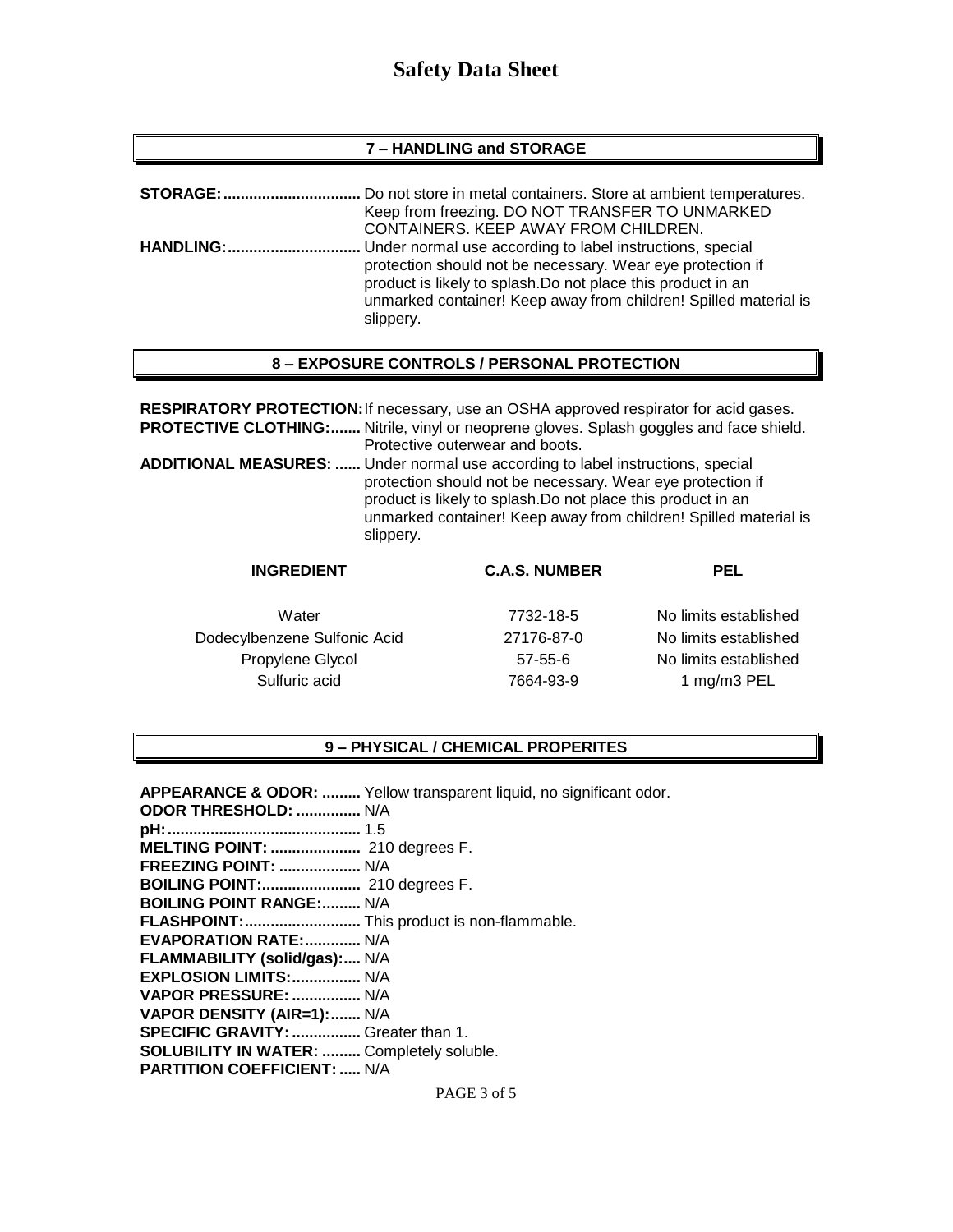| VISCOSITY:  Slight body |  |
|-------------------------|--|

### **10 – STABILITY and REACTIVITY**

**STABILITY:...............................** Stable under normal conditions. HAZARDOUS DECOMP.: .......... This product not known to polymerize. **INCOMPATIBILITY:..................** Ferrous metals, aluminum, zinc, magnesium and any other acid sensitive materials.

### **11 – TOXICOLOGICAL INFORMATION**

**ROUTE(S) OF ENTRY:.............** Inhalation, skin absorption, or ingestion. **LISTED CARCINOGEN: ...........** Sulfuric acid (mists) CAS #7664-93-9 **MEDICAL CONDITION AGGRAVATED:..................**None known. **INHALATION:............................** Not likely to be inhaled in hazardous amounts. Avoid exposure to mists or vapors. Maintain adequate ventilation in the work area. **INGESTION:..............................** This material can cause burns and serious damage to throat, esophagus and stomach. **EYES:........................................** Can cause serious burns and/or blindness. **SKIN (DERMAL): ......................** This product may cause burns or irritation if not removed from the skin. **ACUTE TOXICITY\* (ORAL):…… .............................**>2000 mg/kg **ACUTE TOXICITY\* (DERMAL):.. .............................**>2000 mg/kg **ACUTE TOXCITY\* (INHALATION):..........................**>20,000 ppm V (Gas), >20 mg/l (Vapor), >5 mg/l (Dust)

**\***Determined using the additivity formula for mixtures (GHS Purple Book, 3.1.3.6)

## **12 – ECOLOGICAL INFORMATION**

## **ENVIRONMENTAL FATE AND DISTRIBUTION:** N/A

## **13 –DISPOSAL CONSIDERATIONS**

**WASTE DISPOSAL: .................** As recommended by local, state and federal authorities.

## **14 – TRANSPORTATION INFORMATION**

**PROPER SHIPPING NAME:.....** Compounds, Cleaning, Liquid (contains alkyl sulfonic acid) **HAZARD CLASS:......................** 8 **UN/NA NUMBER: .....................** NA 1760 **PACKAGING GROUP :.............** II